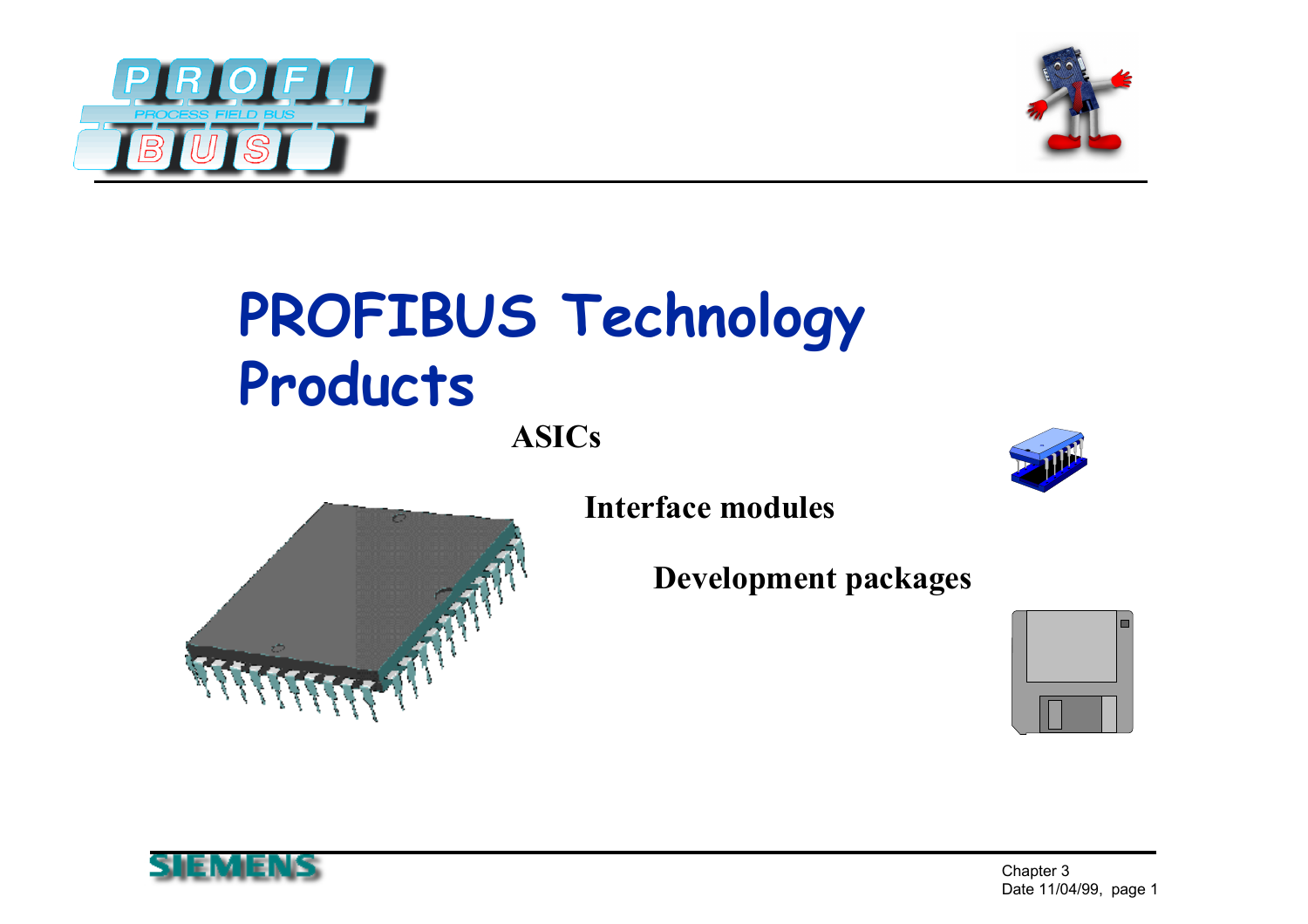





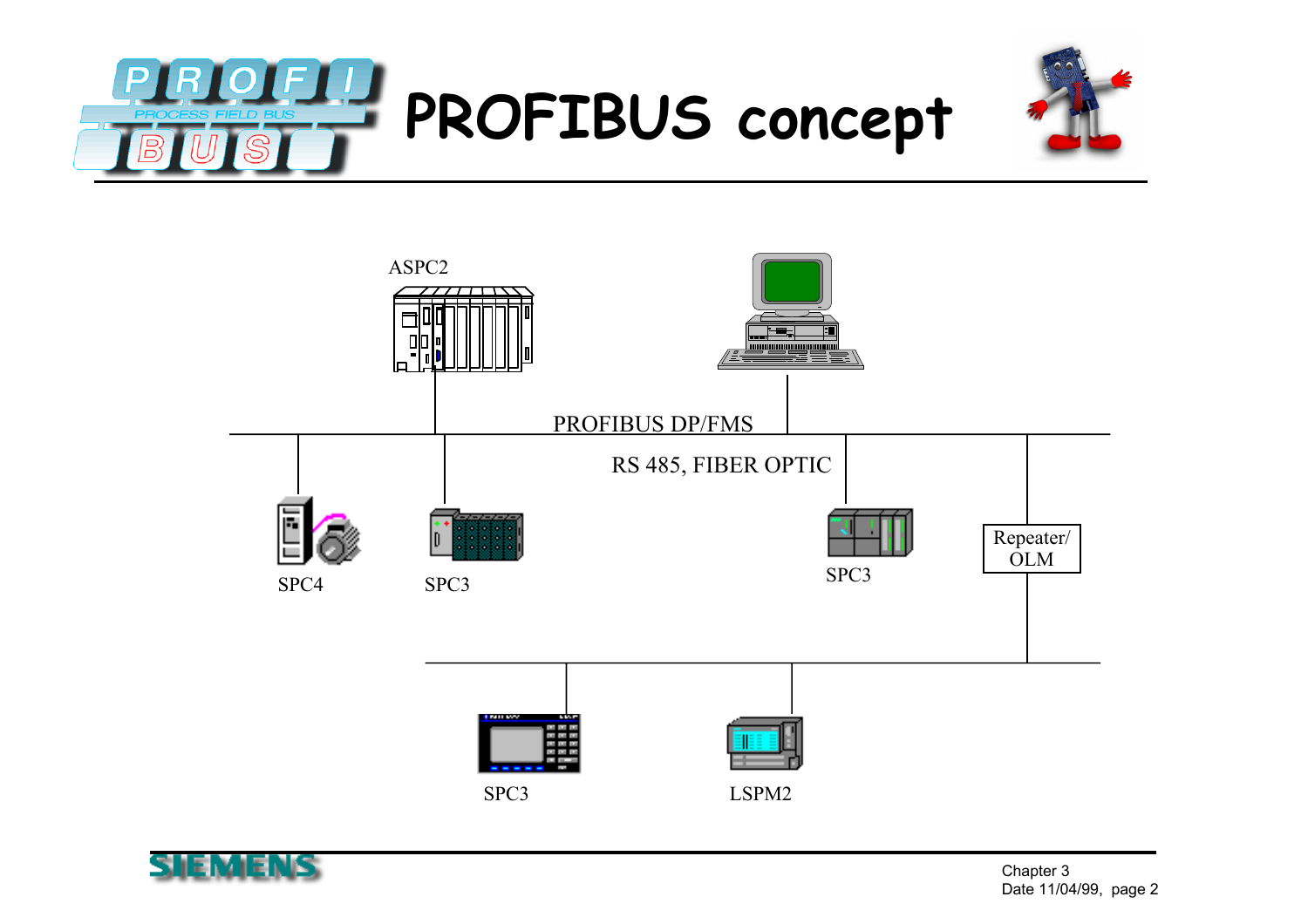





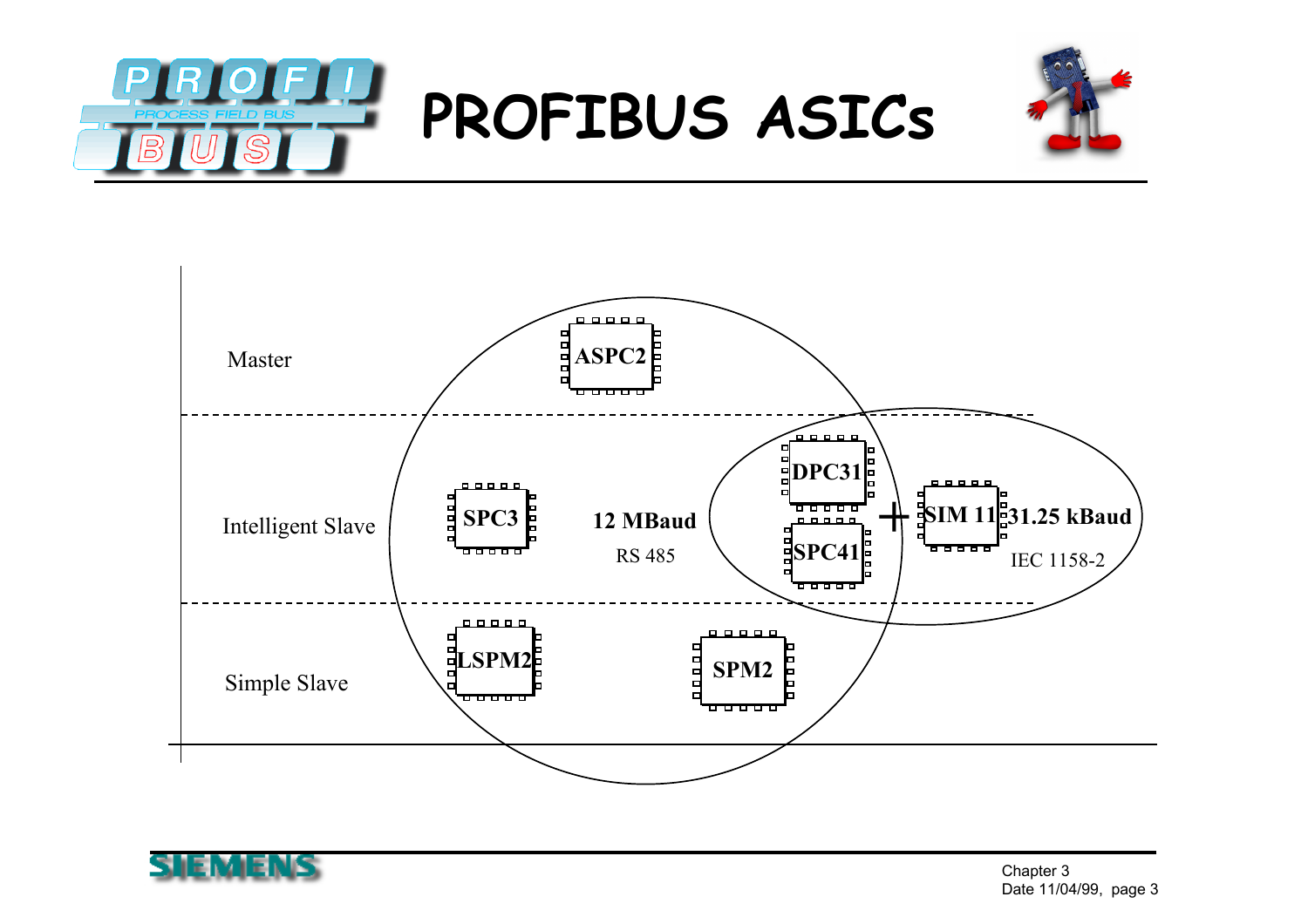







MQFB, 80 Pin, 2cm<sup>2</sup> PQFB, 120 Pin, 10cm<sup>2</sup>

0 0 0 0 0

00000

 $\Box$ 

- $\Rightarrow$ **Maximum Transmission Rate 12 MBaud**
- $\Rightarrow$ **Complete Processing of DP Protocol**
- $\Rightarrow$ **No processor required**
- $\Rightarrow$ **Data Volume:**

**LSPM 2: 32 Bit I/O, 8 Bit Diagnosis**

**SPM 2: 64 Bit I/O, 16 Bit Diagnosis**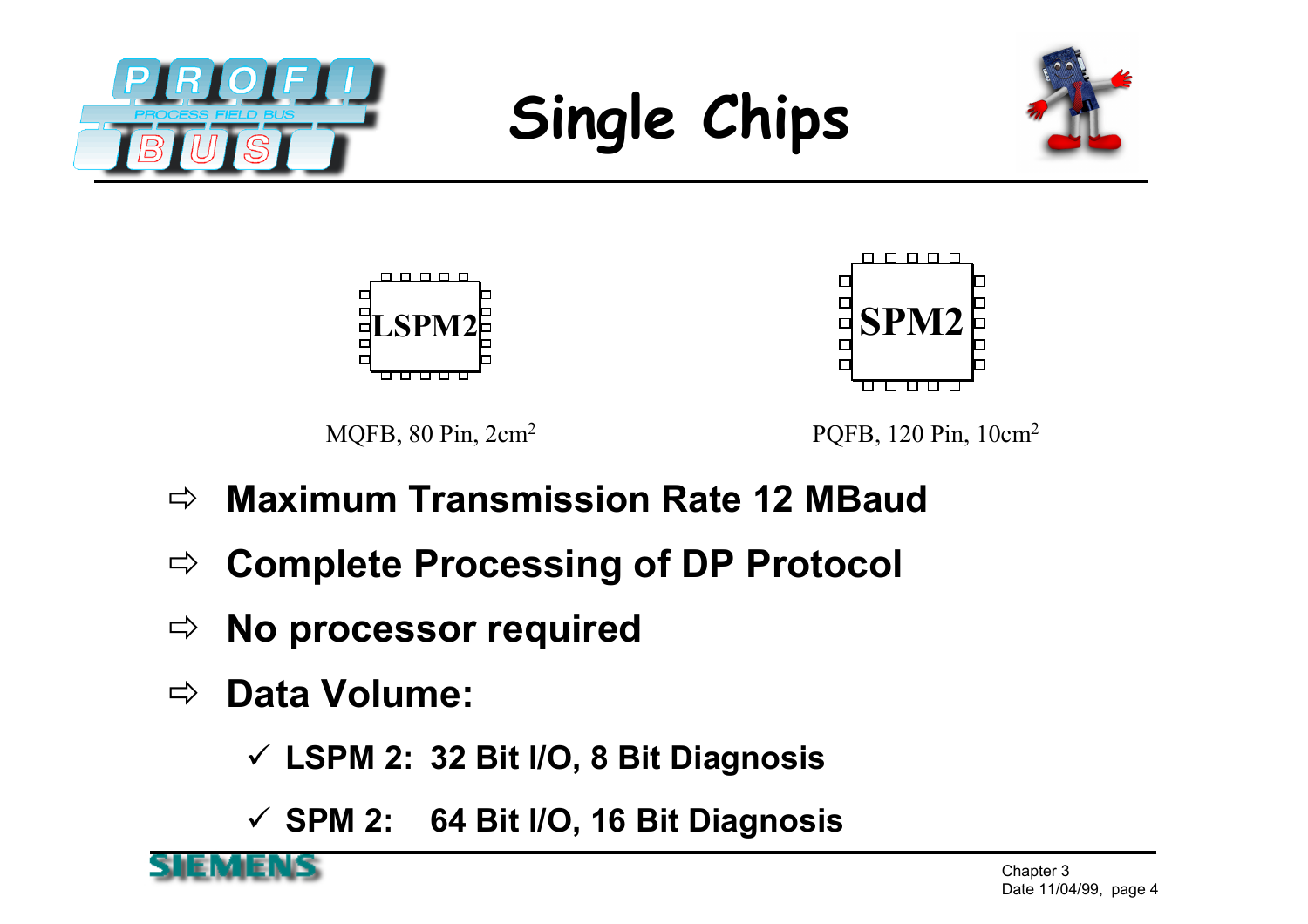



#### **Complete DP Slave block**



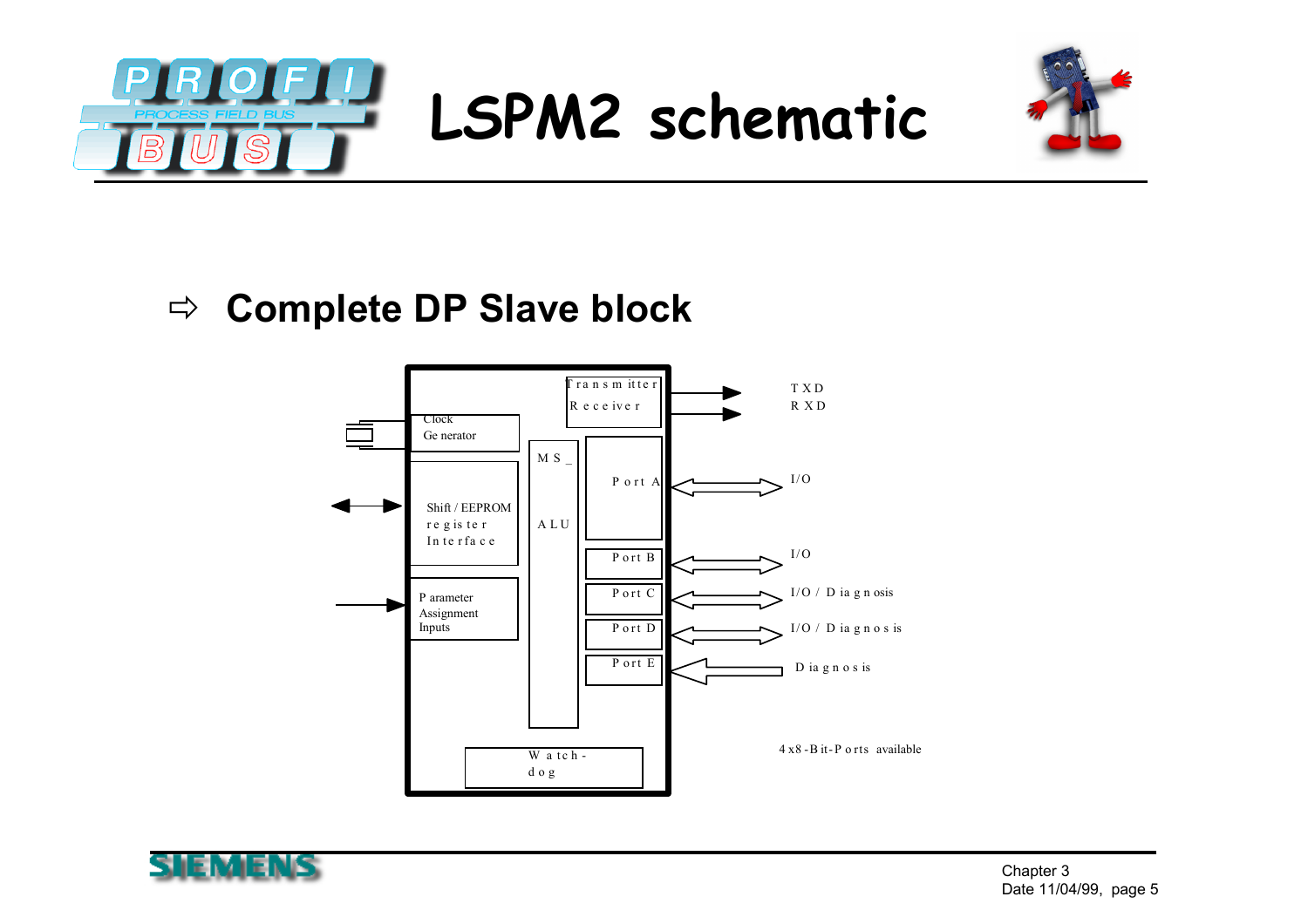



- **Watchdog Timer integrated**
- **Automatic baudrate generator**
- **EEPROM interface for station address, Ident number**
- **Shift register interface**
- **I / O Interface**
- **Parameterization ports**
- **Diagnostic data is specified**
- **LSPM2/ SPM2 supports all mandatory and optional services for slave solutions**

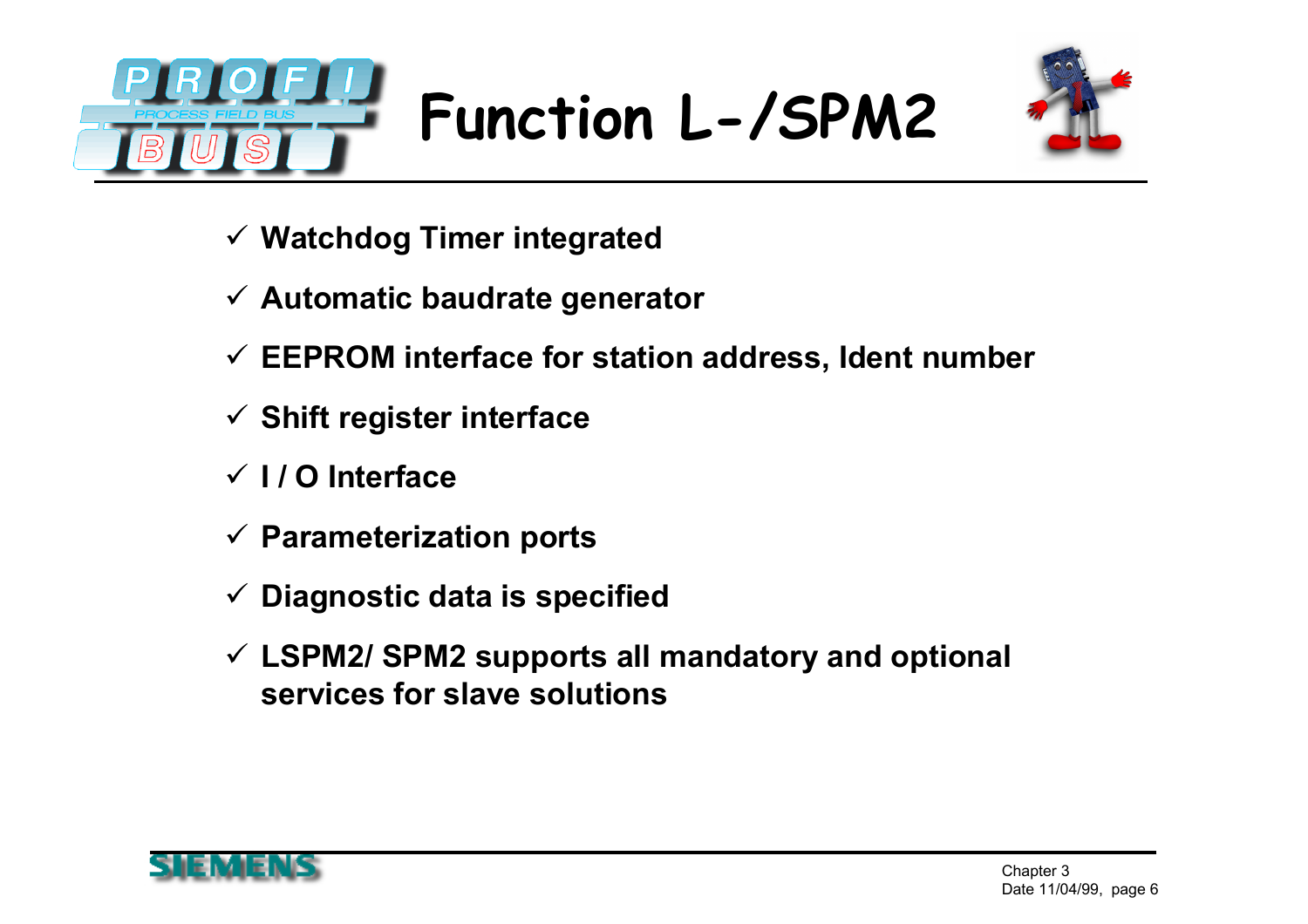

#### **intelligent ASICs**





IEC 1158-2 (31.25 KBaud)

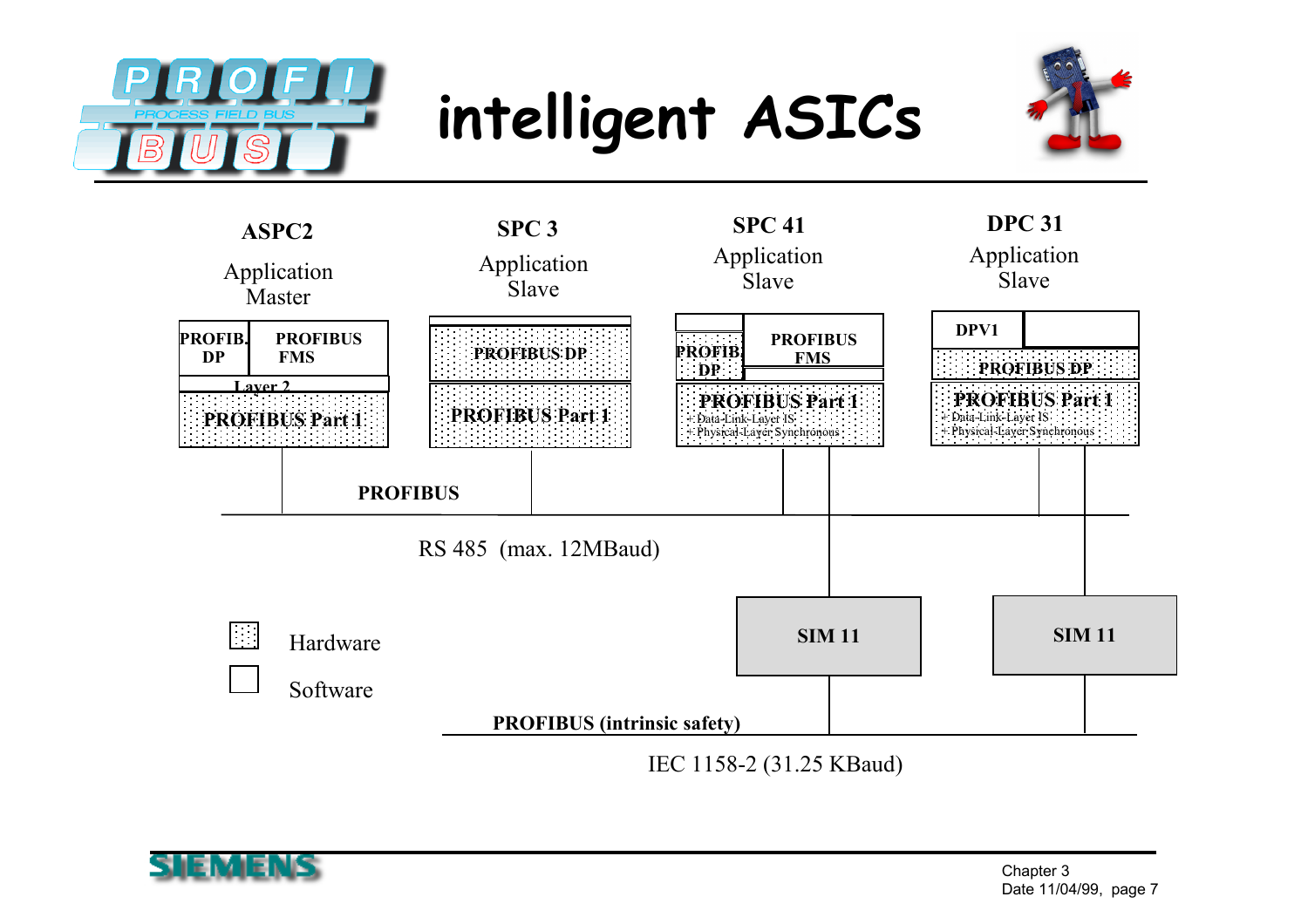







| <b>Max. Transmission</b> | 12            | 12               | 12                               | 12                   |
|--------------------------|---------------|------------------|----------------------------------|----------------------|
| Rate [Mbaud]             |               |                  |                                  |                      |
| <b>Transm. Medium</b>    | <b>RS 485</b> |                  | RS485 / IEC 1158-2 (with SIM 11) | <b>RS 485</b>        |
| <b>Protocol</b>          | DP (DPV1)     | <b>DP/FMS/PA</b> | DP/DPV1                          | <b>DP/DPV1/FMS</b>   |
| <b>Message Buffer</b>    | 1.5           | 1.5              | 6                                | 1,000                |
| [kByte]                  |               |                  |                                  | external             |
| <b>Housing</b>           | PQFP, 44 Pin  | PQFP, 44 Pin     | <b>PQFP, 100 Pin</b>             | <b>MQFP, 100 Pin</b> |
| . <i>. .</i>             |               |                  |                                  |                      |



Chapter 3 Date 11/04/99, page 8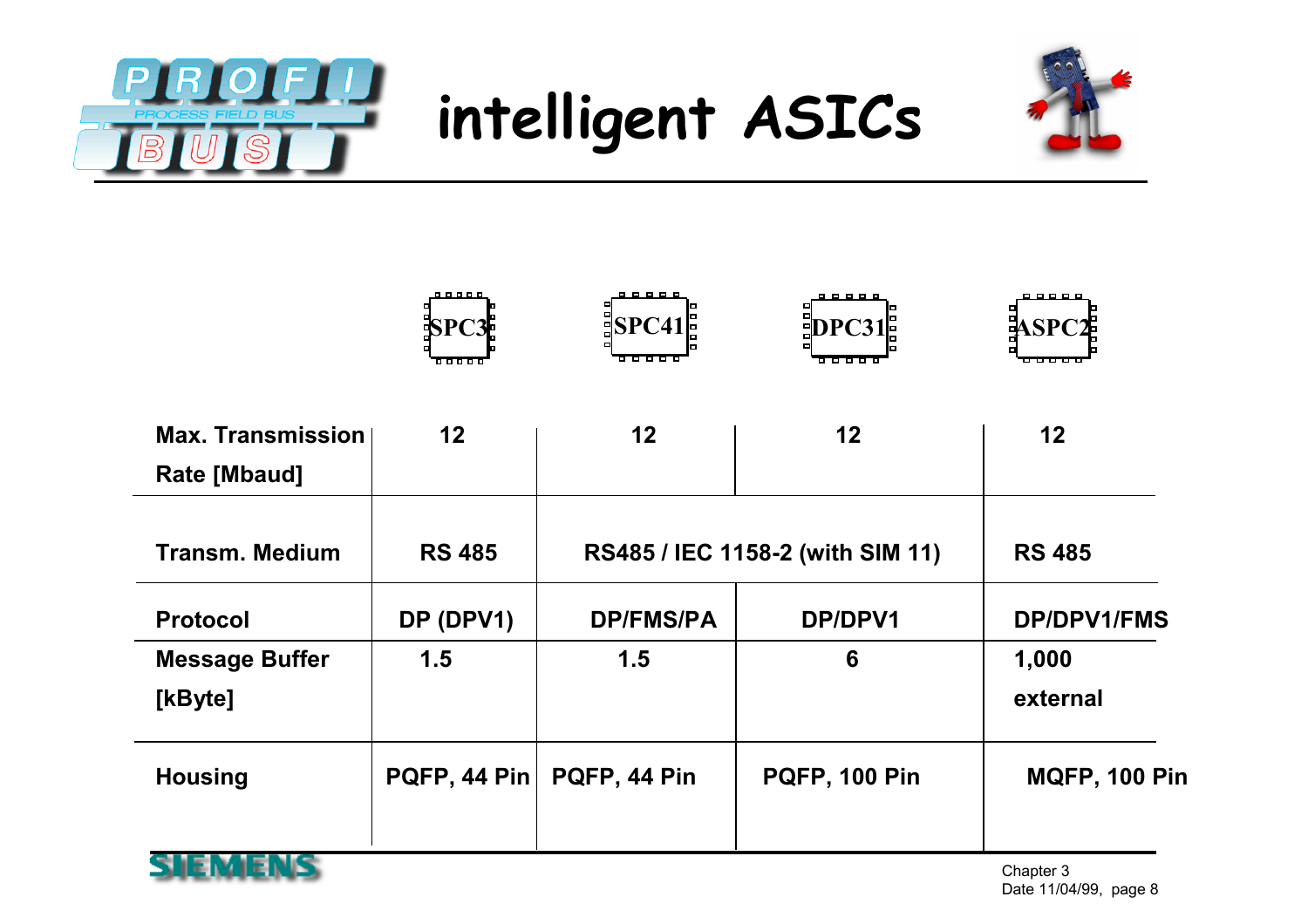

**SPC3 ASIC**





Chapter 3 Date 11/04/99, page 9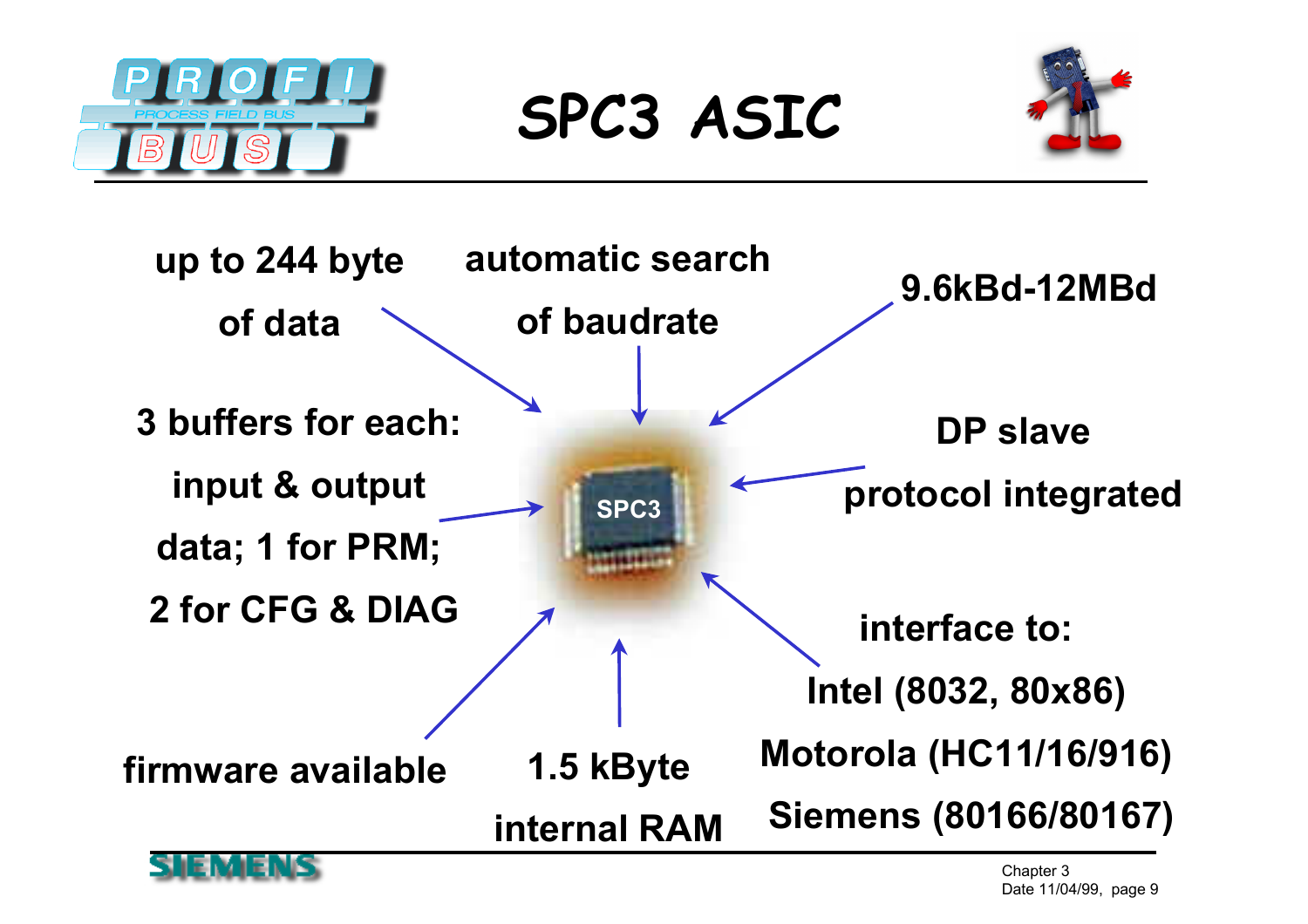

**DPC31 ASIC**





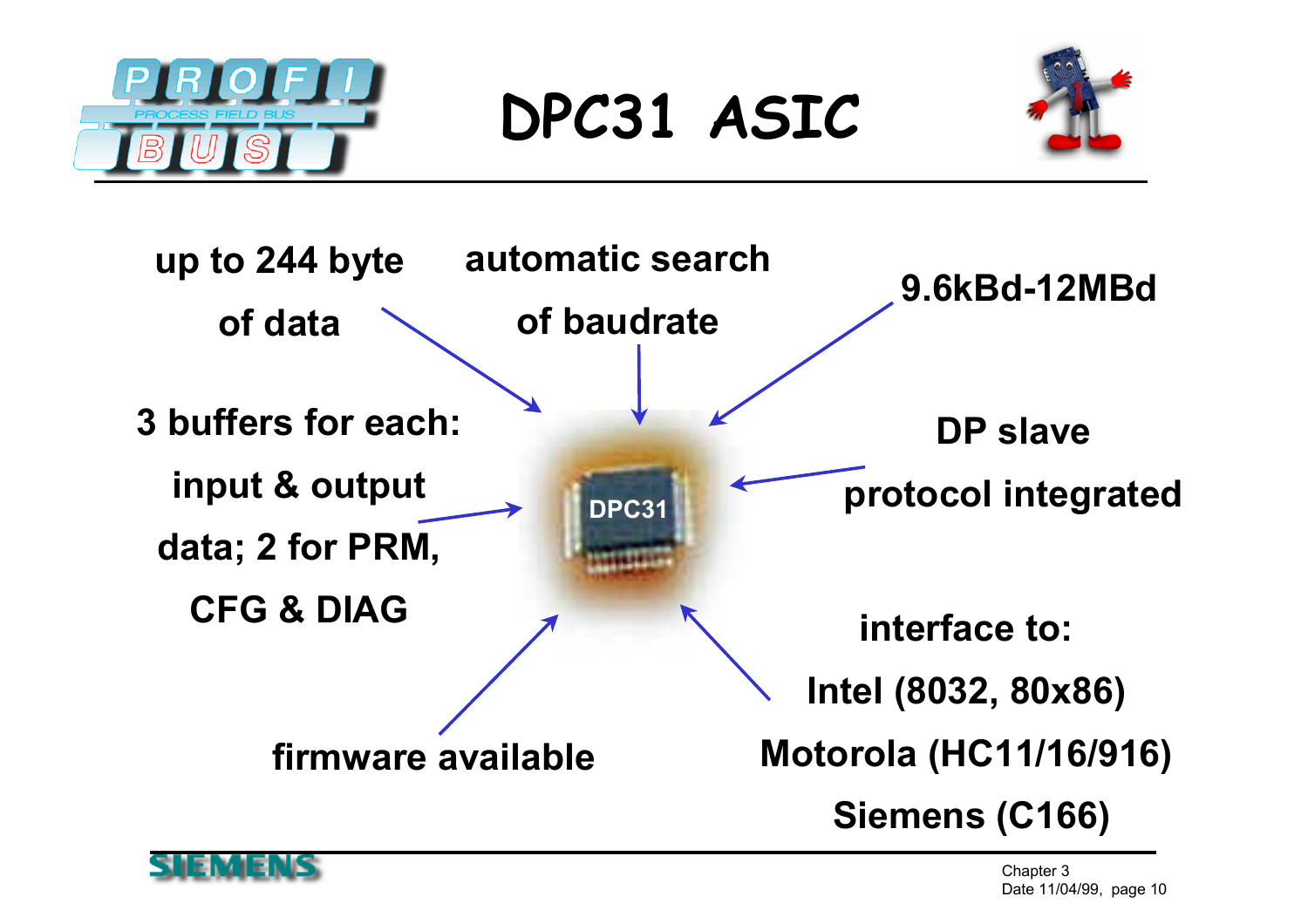

**DPC31 ASIC**





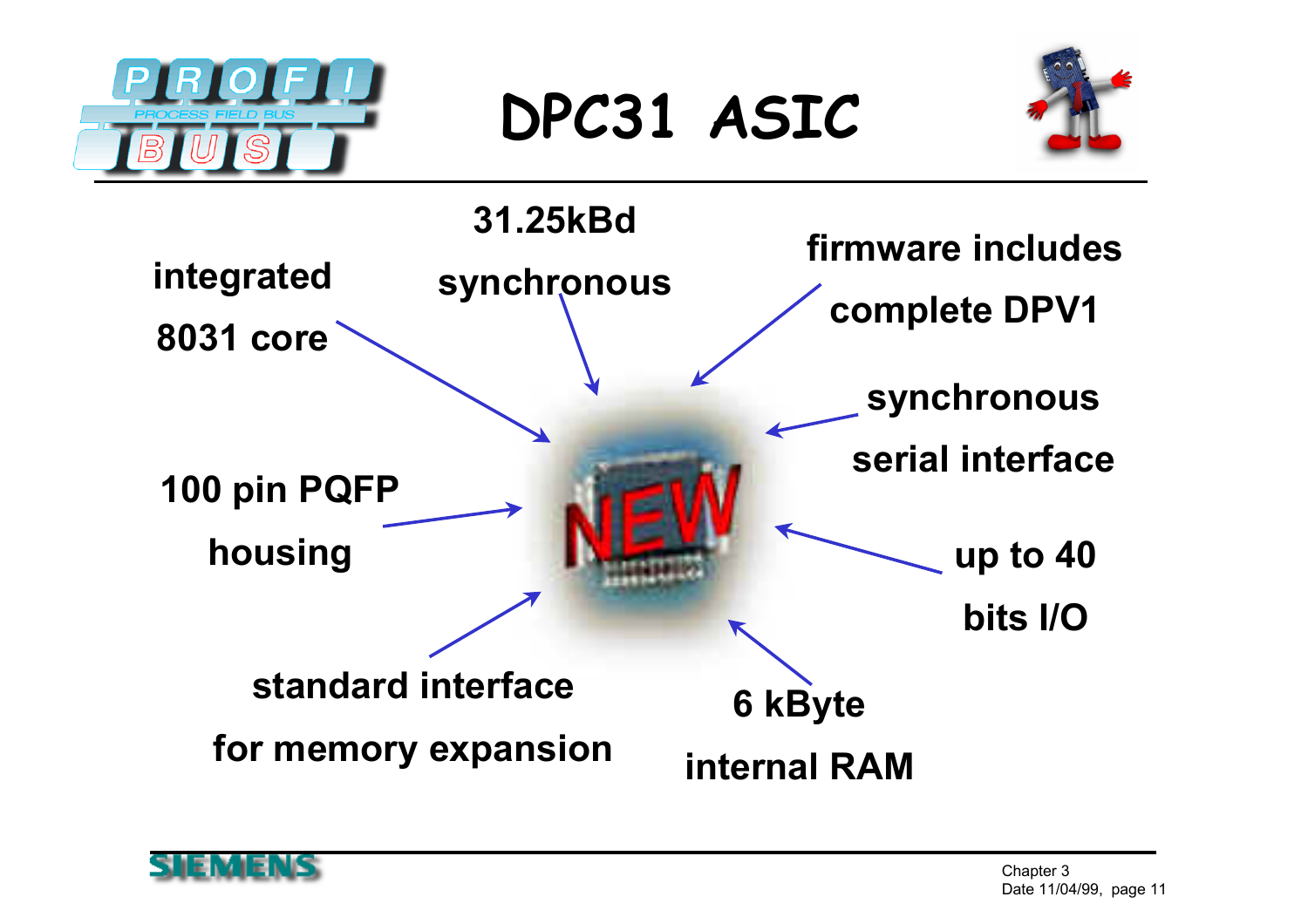

#### **SPC41 ASIC**



- **Maximum Transmission Rate 12 MBaud**
- **Large data volumes (up to 244 Byte)**
- **Fast, since time critical functions reside in hardware**
- **Integrated part of DP functions**
- **FMS support and PA support**
- **Simultaneously Slave to ISP 3.0 (Now Part IV of PROFIBUS)**
- **10 mW power loss (when used over IEC H1)**
- **8 bit fixed parallel interface**



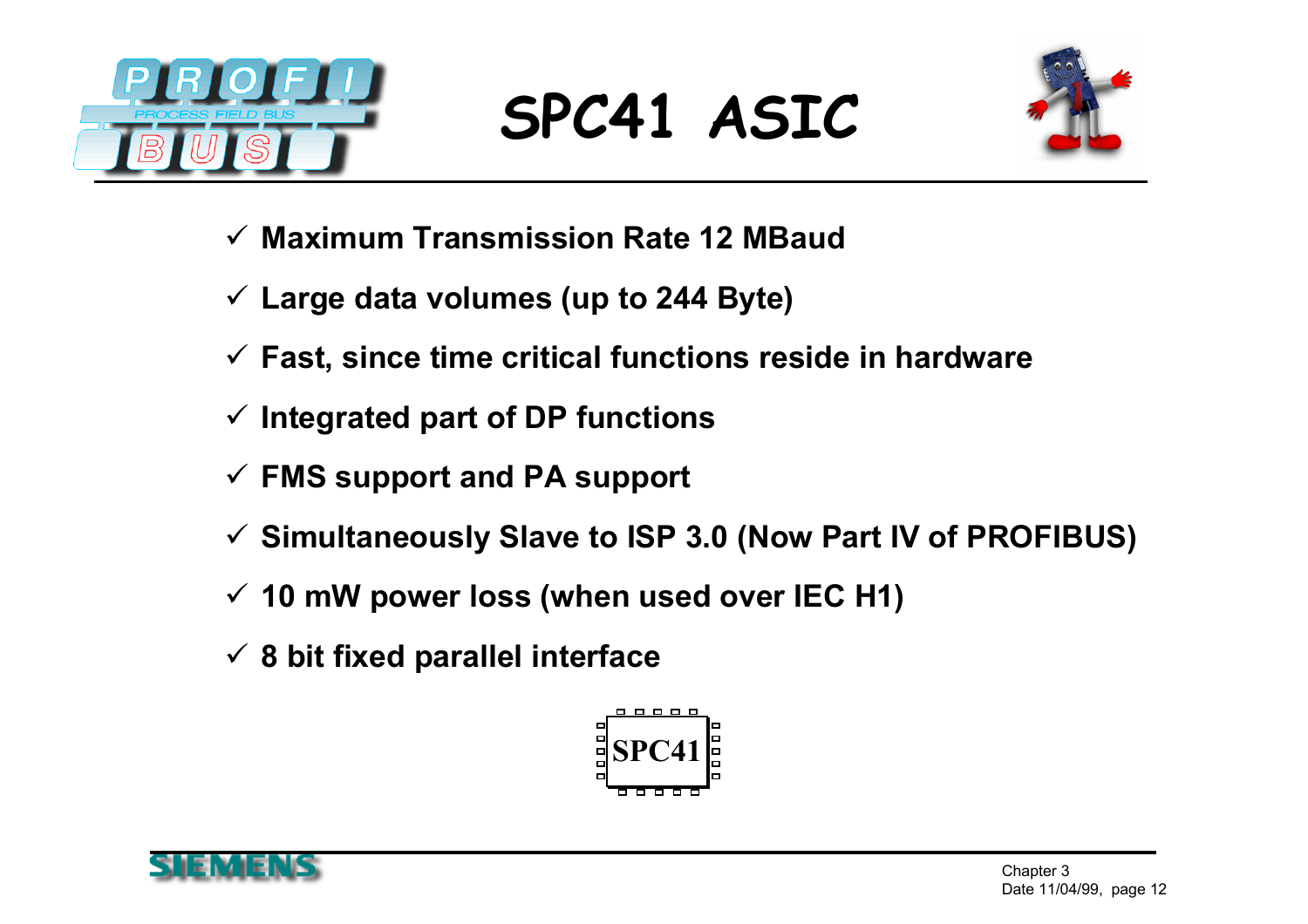







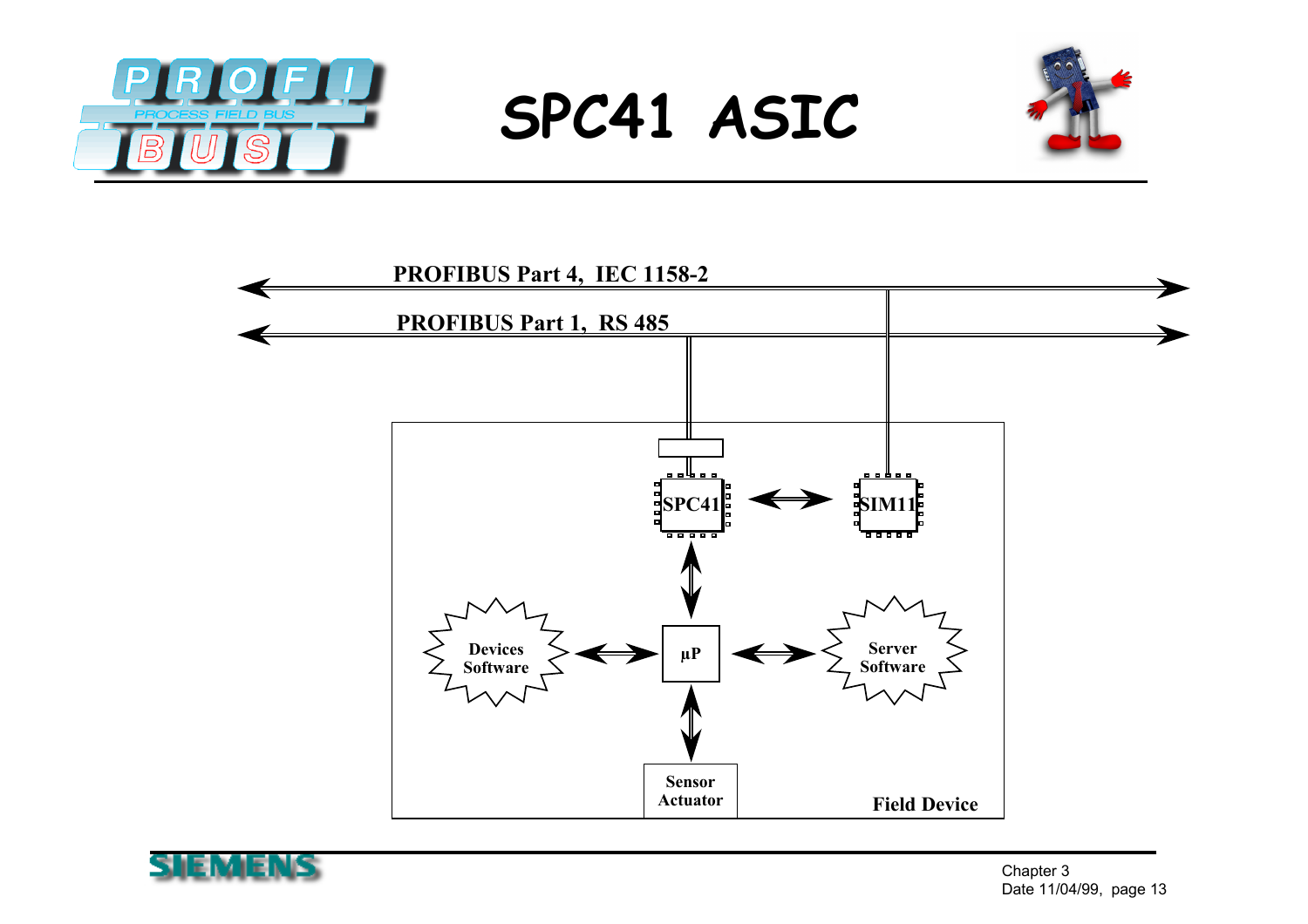

#### **SPC41 ASIC**



- **Free FDL access is supported by (used for DP-V1):**
	- × **5 System Management Service Access Points (SAPs)**
	- $\mathbf x$ **Default- SAP**
	- $\boldsymbol{\mathsf{x}}$ **64 SAPs (structure specified)**

#### $\Rightarrow$ **Supported PROFIBUS DP services realized in HW :**

- **Data-Exchange**
- **Read-Input-Data**
- **Read-Output- Data**
- $\checkmark$ **Global-Control (Sync,Freeze, Clear-Data)**
- $\Rightarrow$  **Diagnosis, parameter assignment, configuration is realized through the FLC -Software (Server Software)**

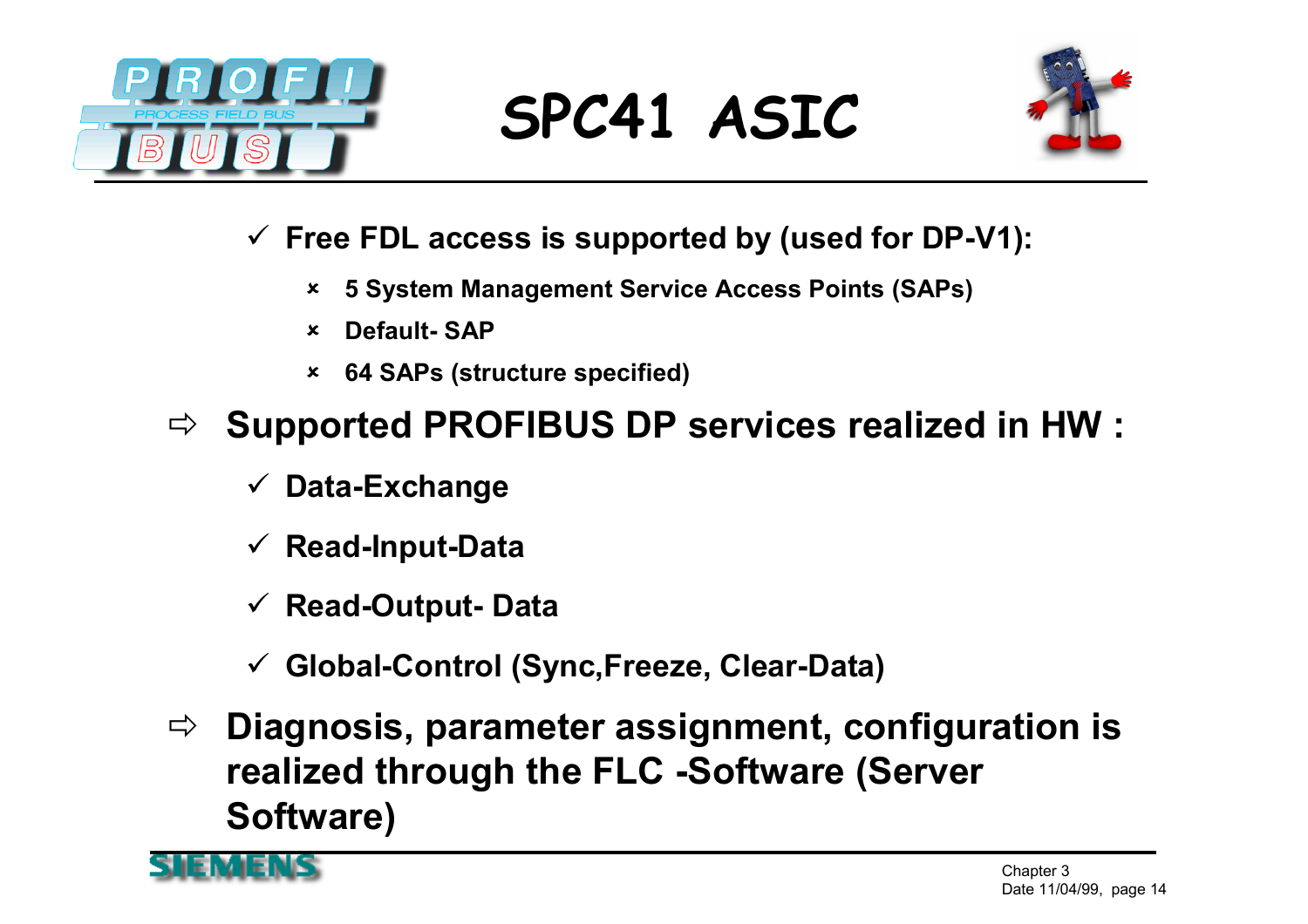



- **The communication block SIM 11 is intended for use in fail-safe fieldbus systems with 31.25 kbit/s and there supplies the functions of a medium attachment unit for IEC H1 (identical PROFIBUS-PA) according to IEC 1158-2**
- **Except for the SIM 11, only few external components are needed to connect modules or field devices to a fail-safe network for PROFIBUS-PA according to the PNO Guideline**

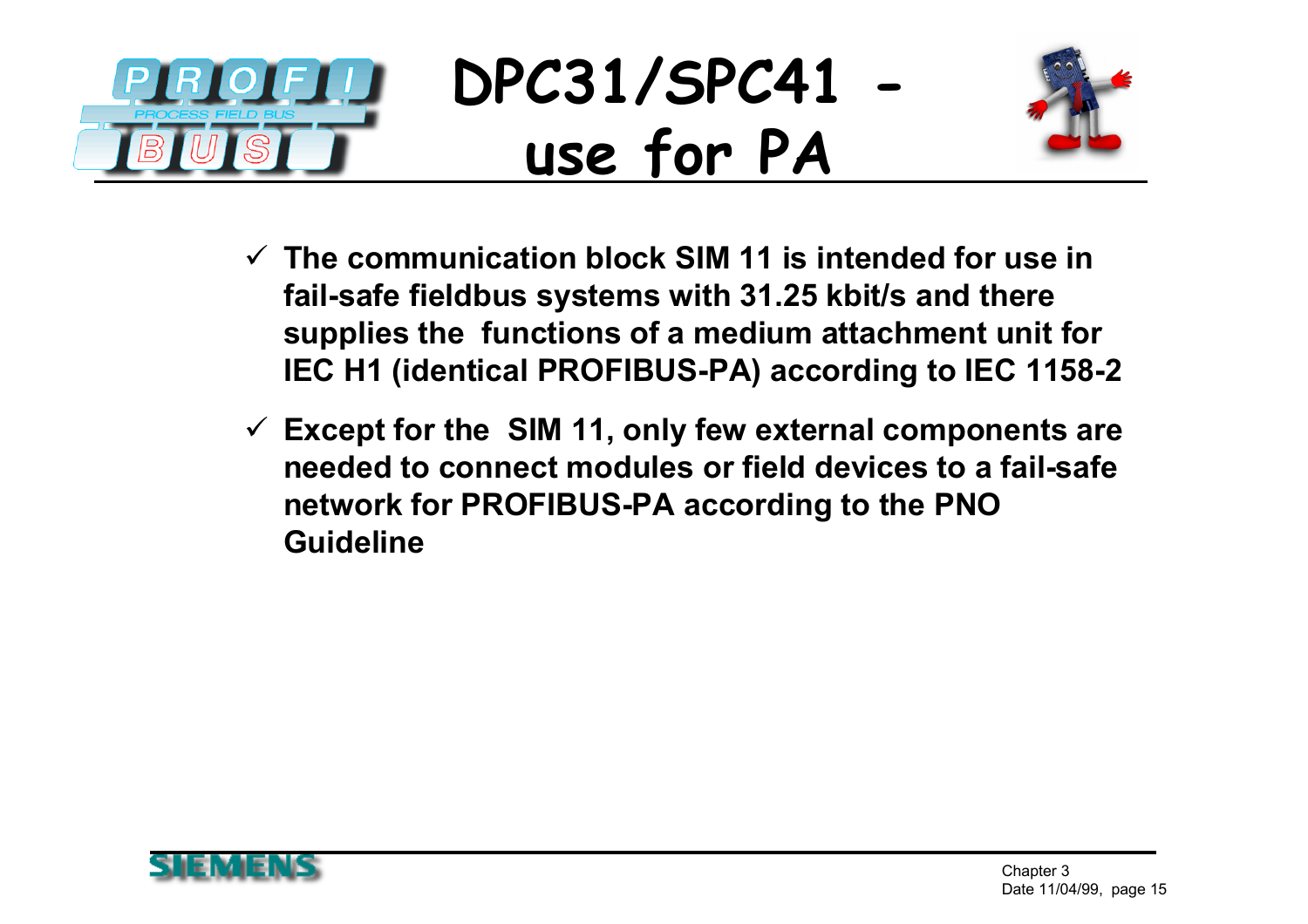

**SPC41 - PA**





**SIM 11 in Constant Current Mode with SPC 41 without isolation**

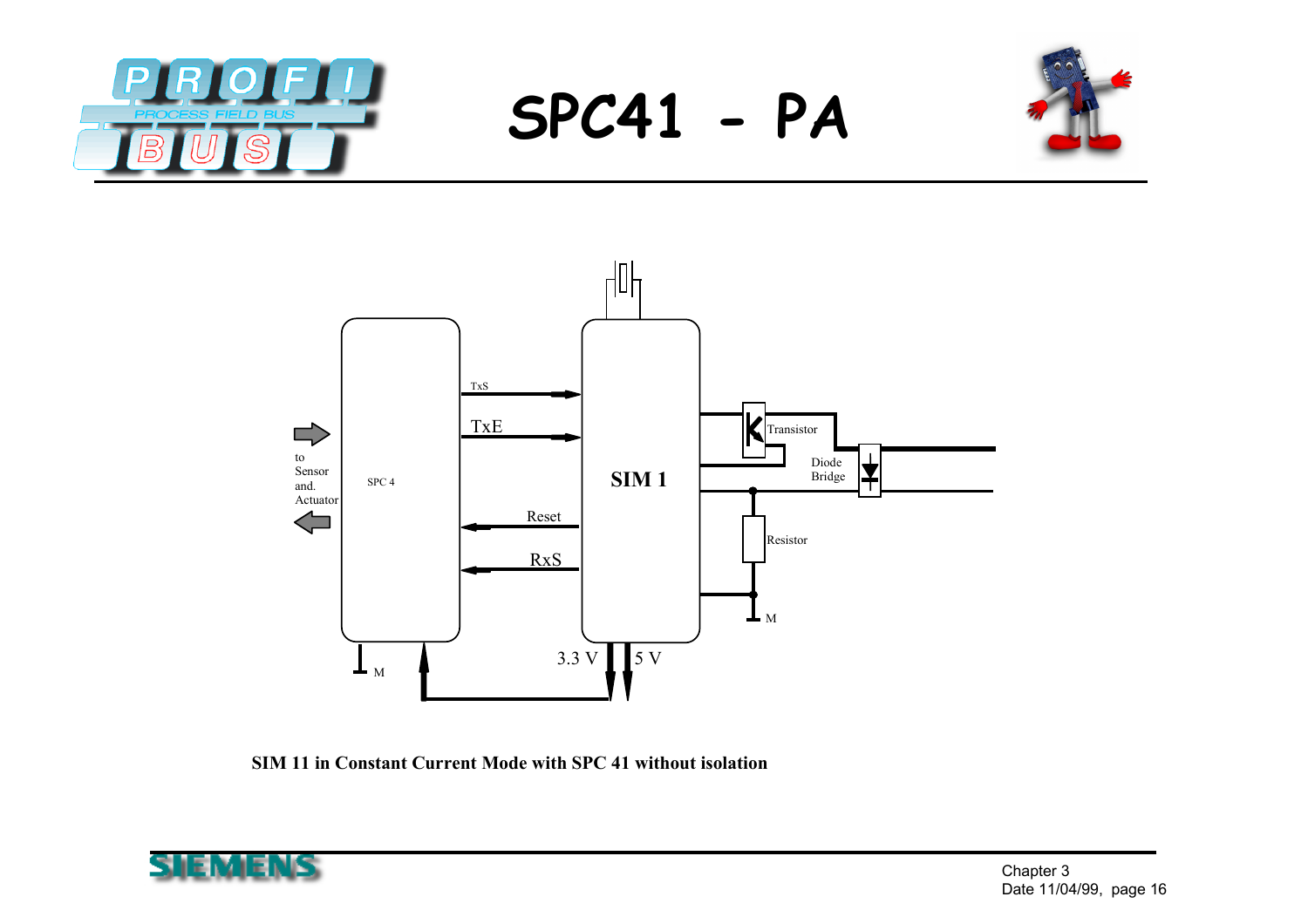

**Software**





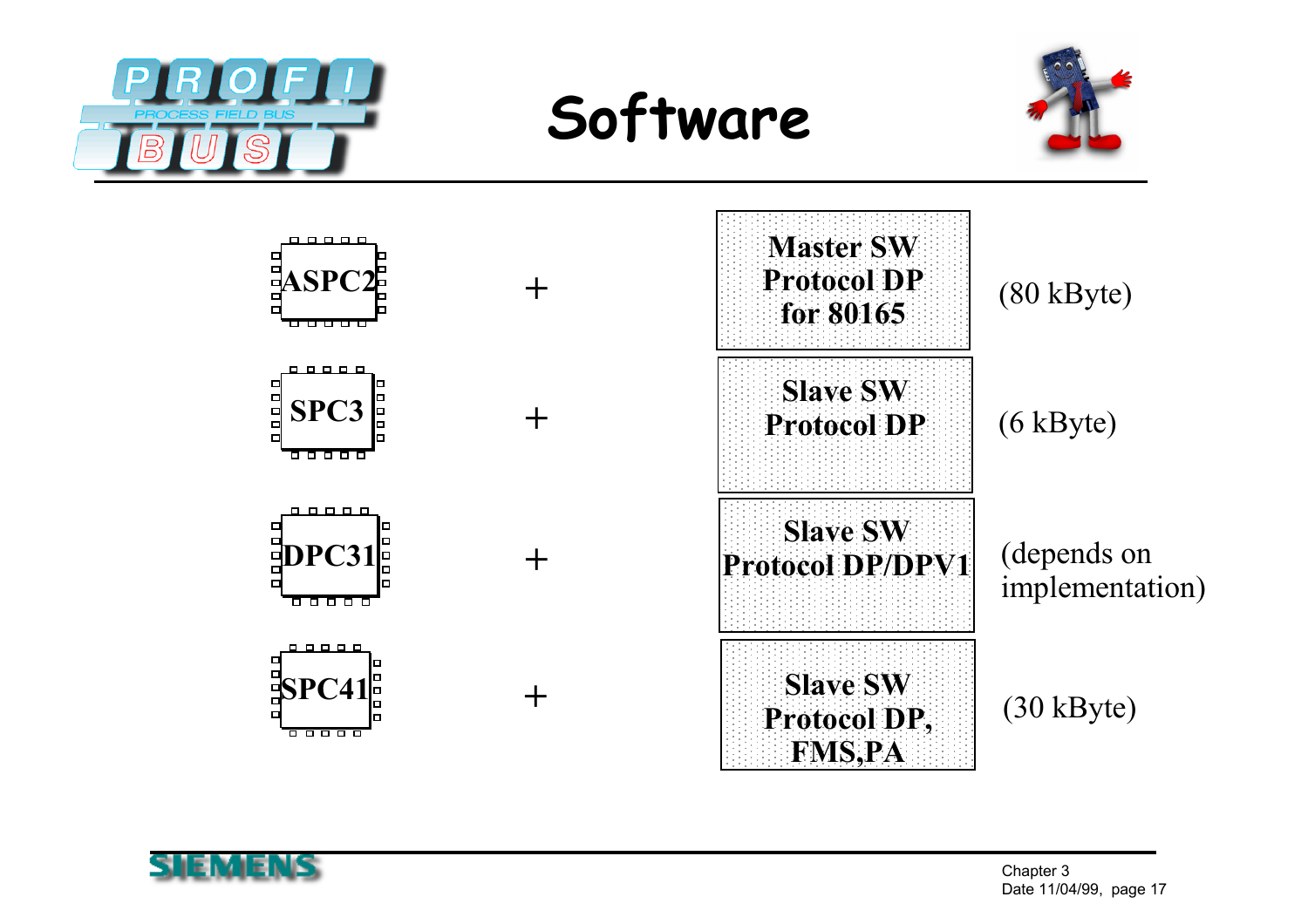





- $\Rightarrow$  **Make the fastest PROFIBUS implementation possible**
- $\Rightarrow$  **Requires no SMD technology by the device manufacturer**
- **Reduces development effort**
- **Low cost solution for getting started, and low volume units**
- **PROFIBUS part is already complete**
- **Proven technique**

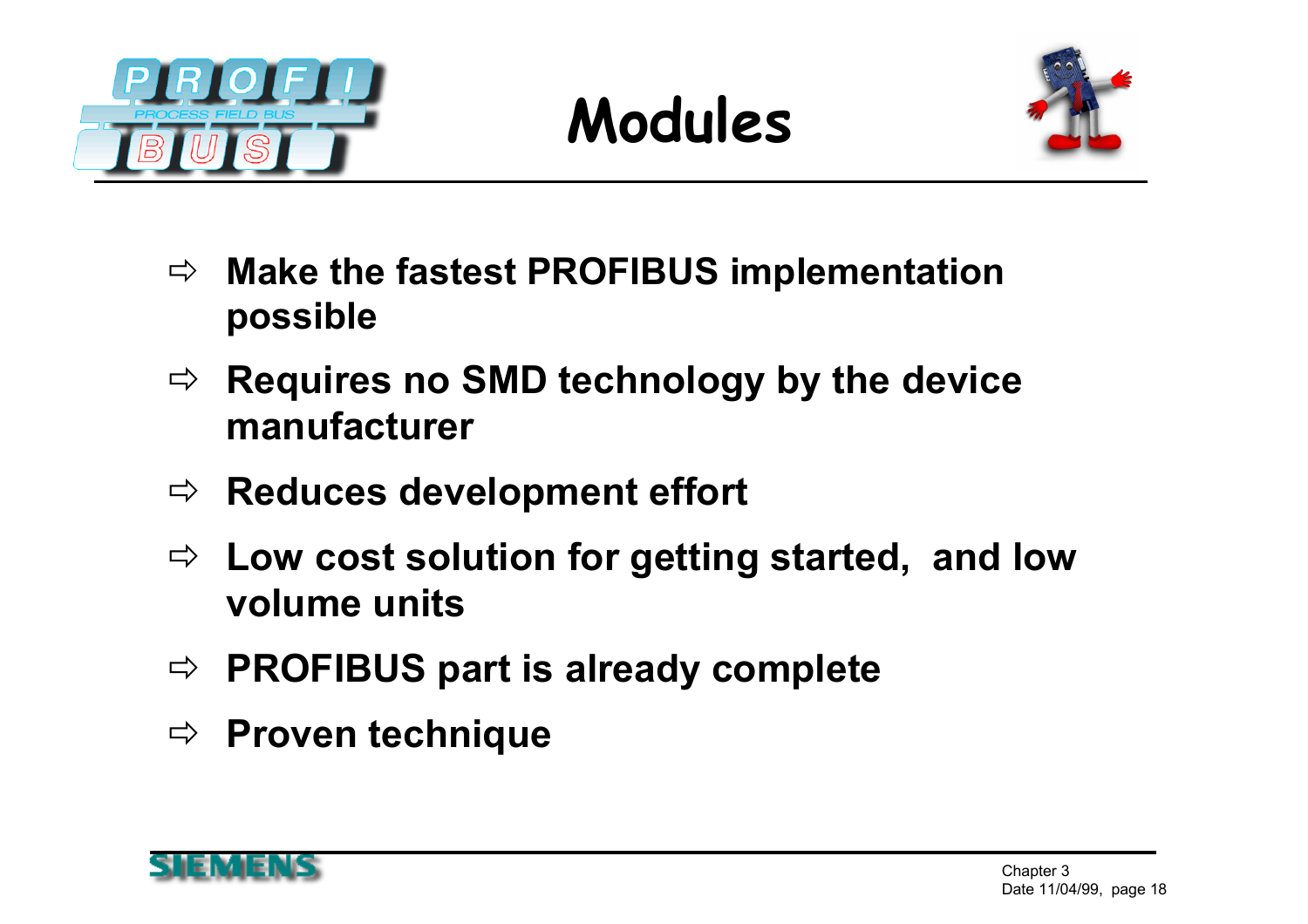







**Common features:**

- **5V DC power supply**
- **0 to 70 °C permissible ambient temperature**
- $\Rightarrow$ **Transmission rate 12 Mbaud maximum**

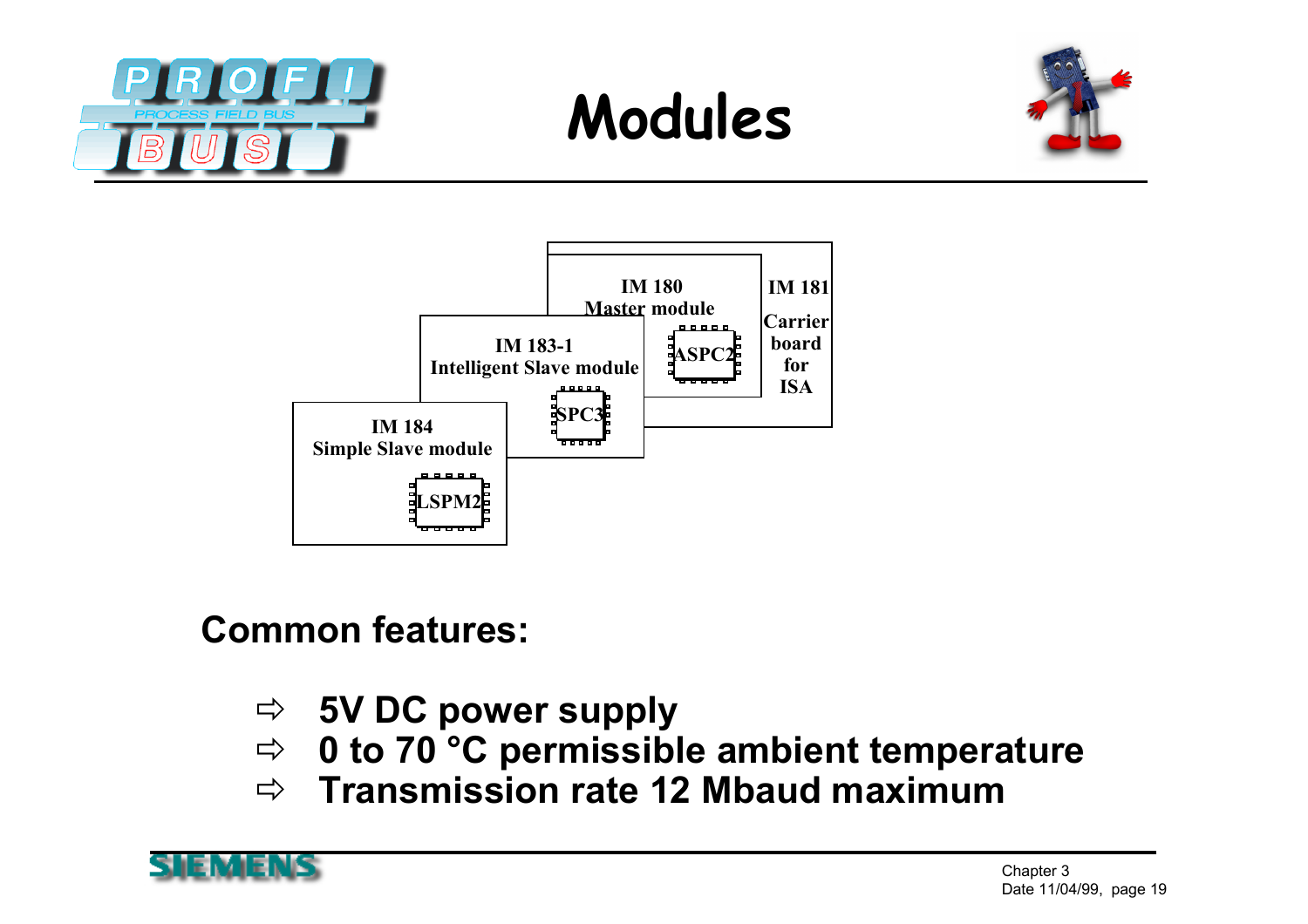

# **IM 184**



- **PROFIBUS protocol handling by LSPM 2 ASIC**
- **32 configurable inputs/outputs**
- **8 separate diagnostics inputs**
- **connection: 2x34-pin connectors for connection to host network**
- **10-pin connector for RS-485**
- **floating RS-485 interface for PROFIBUS-DP**
- **power consumption typ. 100 mA**
- **dimensions (W x H): 85 x 64 mm / 3.3 x 2.5 in (modular design)**

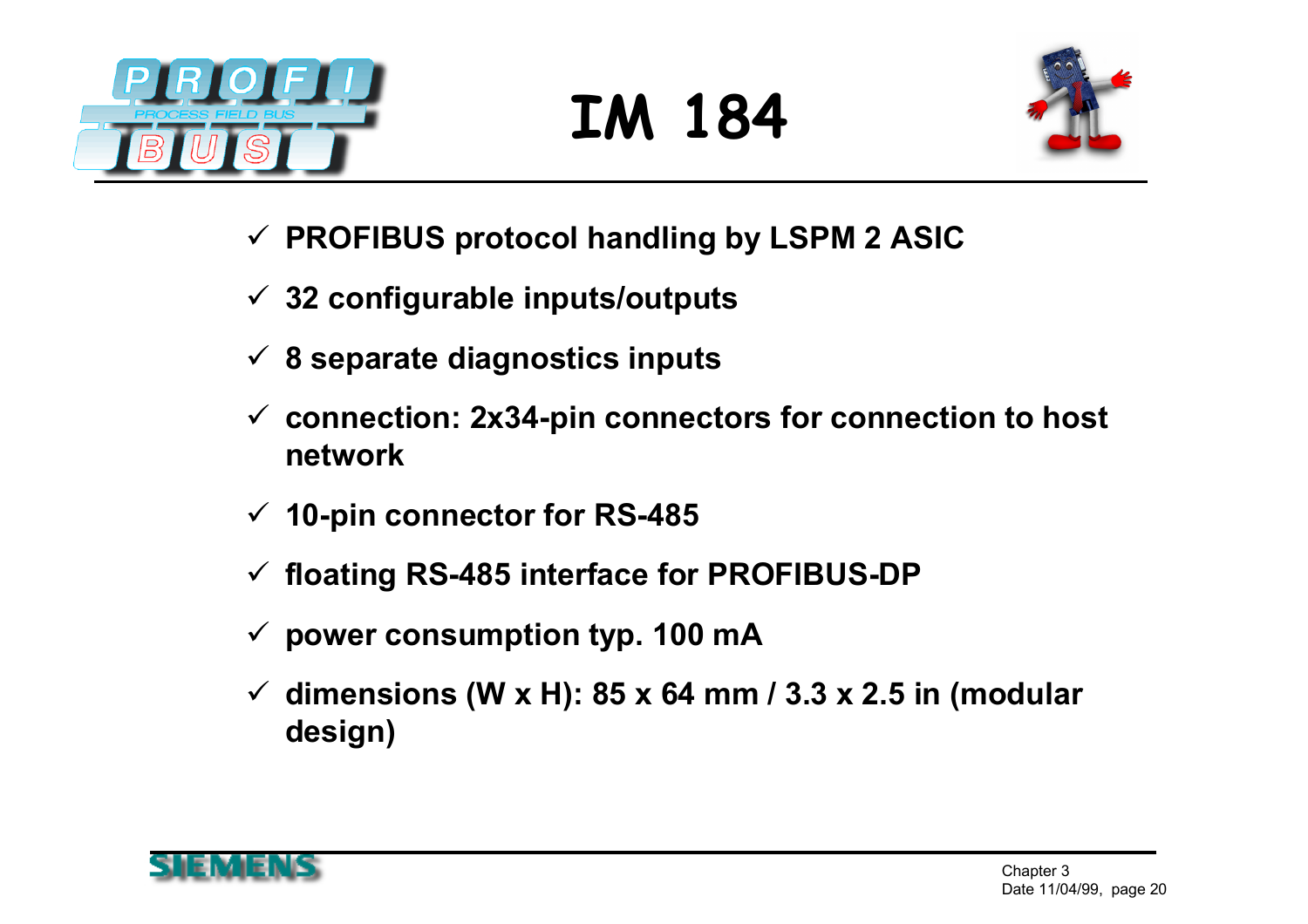

### **IM 183**



- **PROFIBUS protocol handling by SPC 3 ASIC**
- **CPU 80C32 microprocessor**
- **20 MHz clock frequency**
- **32 Kbytes SRAM user memory**
- **32 kBytes (mirrored) or 64 kByte EPROM**
- **the host interface is the address and data bus on the interface module**
- **50-pin connector for connection to host network**
- **14-pin connector for RS-232**
- **10-pin connector for RS-485**
- **dimensions (W x H): 86 x 76 mm / 3.3 x 2.7 in**

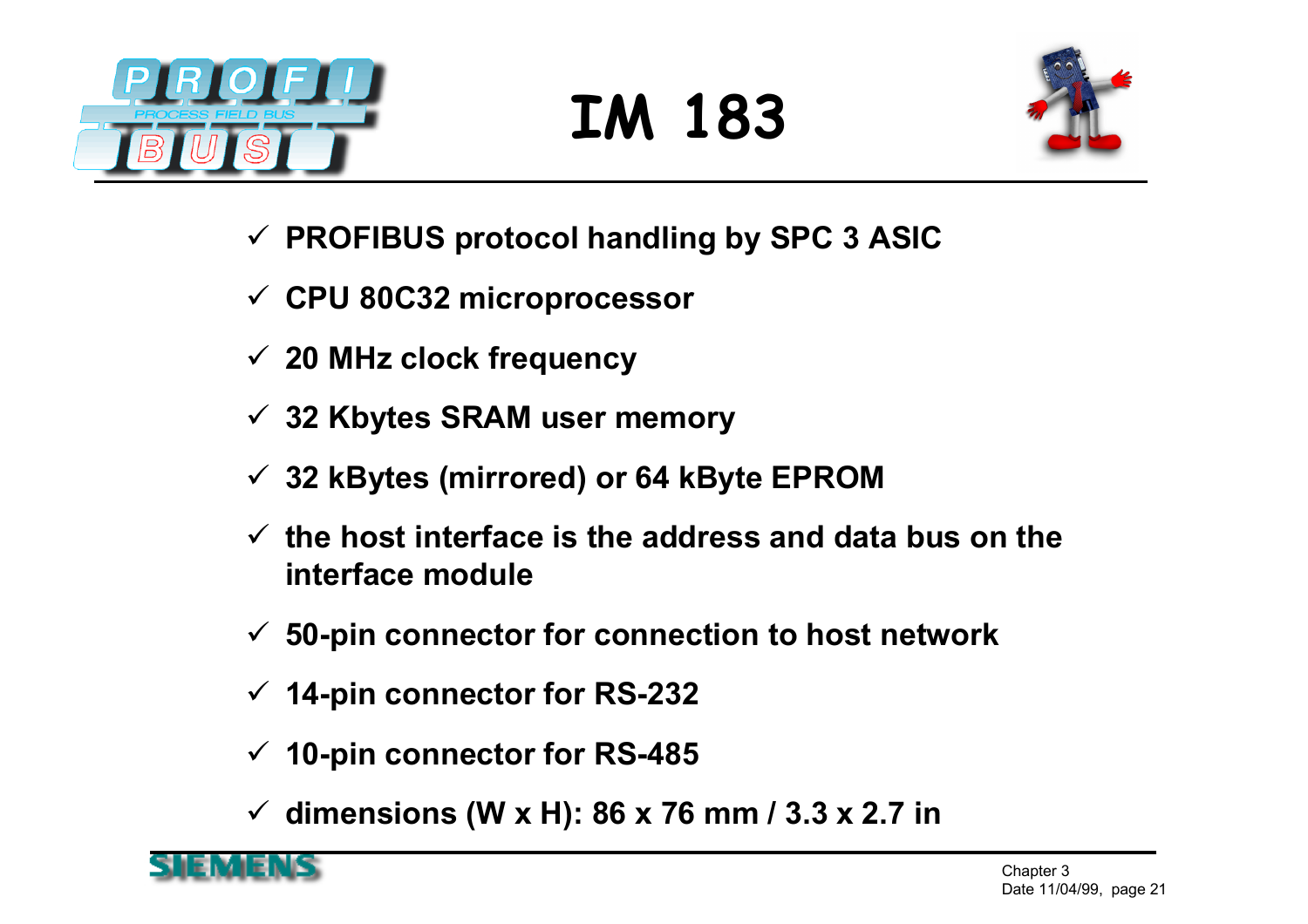

# **IM 180**



- **PROFIBUS protocol handling by ASPC 2 ASIC**
- **80C165 microprocessor**
- **40 MHz clock frequency**
- **2 x 128K x 8-bit RAM user memory**
- **128K x 16-bit flash EPROM program and parameter memory**
- **48 MHz oscillator chip for ASPC 2**
- **16/8-bit data bus can be connected; dual-port RAM (8K x 16 bit); 64-pin connector (4 rows); optional 8/16-bit data bus connectable**
- **high integrity data exchange via dual-port RAM**
- **dimensions (W x H): 100 x 100 mm**

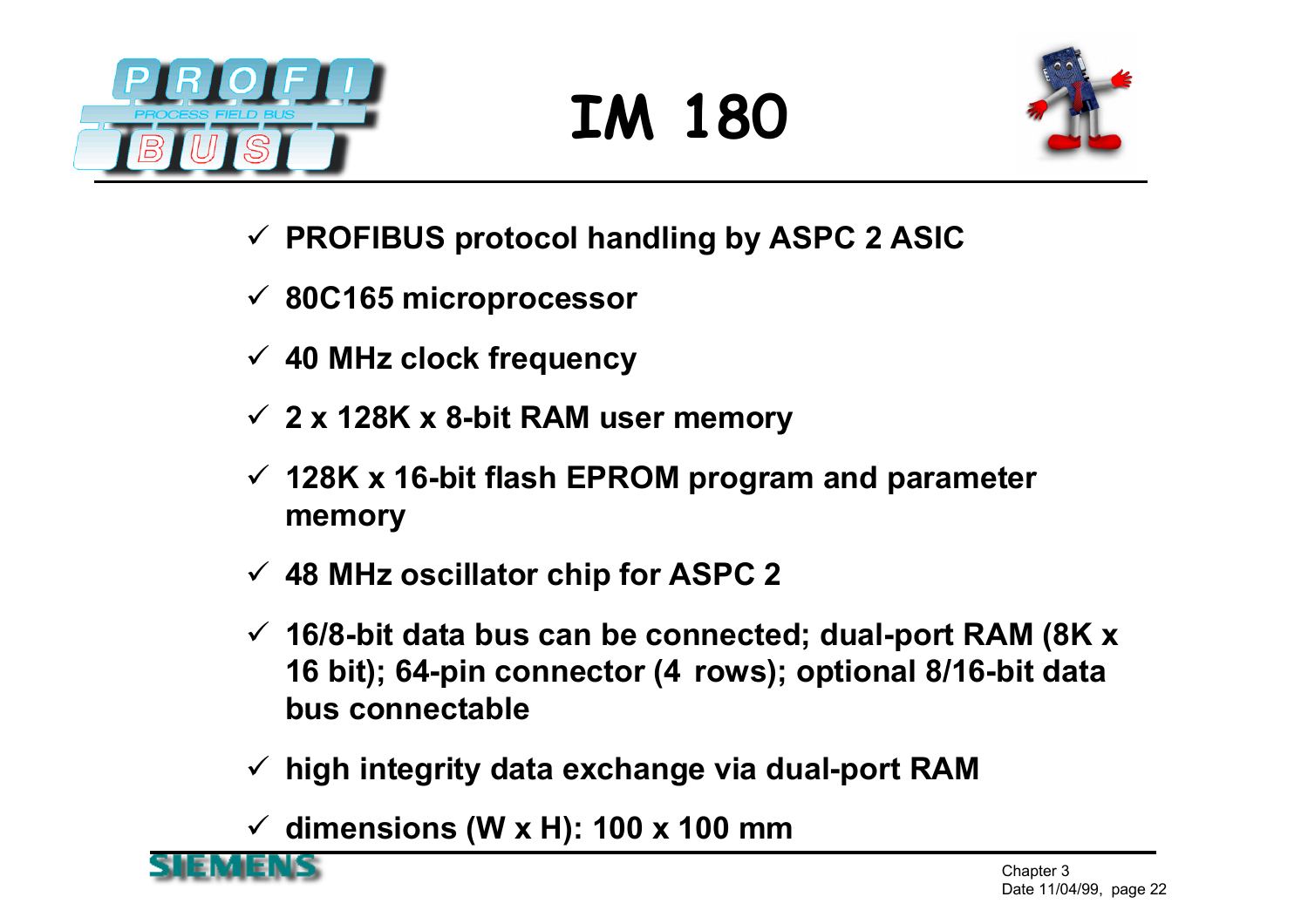





**What is a development package?**

- $\Rightarrow$  **Complete package with Slaves and Master and Software**
- $\Rightarrow$ **Only prerequisite for setup is a PC-AT**
- $\Rightarrow$ **Easy start for newcomers**
- $\Rightarrow$ **Easy to understand (Plug and Play)**
- $\Rightarrow$  **Included test software can be used for each Slave**
- $\Rightarrow$ **Information about the handling with EN 50170**

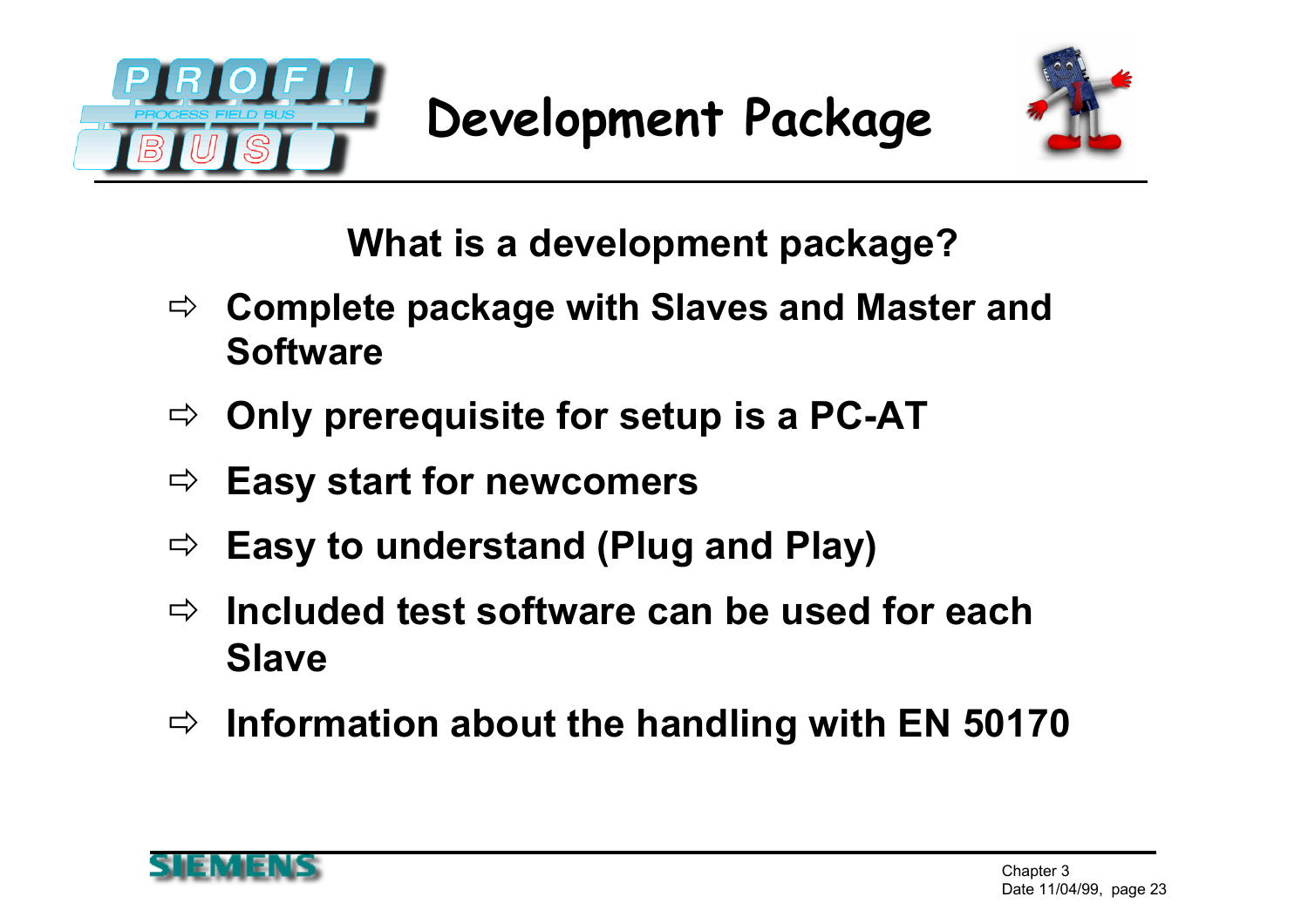



- **Suitable for master- and slave developments in 12 Mbaud technology**
- $\Rightarrow$  Permits setting up, configuring, running **diagnostics of a complete PROFIBUS-DP network**
- **Includes examples for user diagnostic and parameterization**
- $\Rightarrow$ **Handling of sync and freeze mode**



 $\Rightarrow$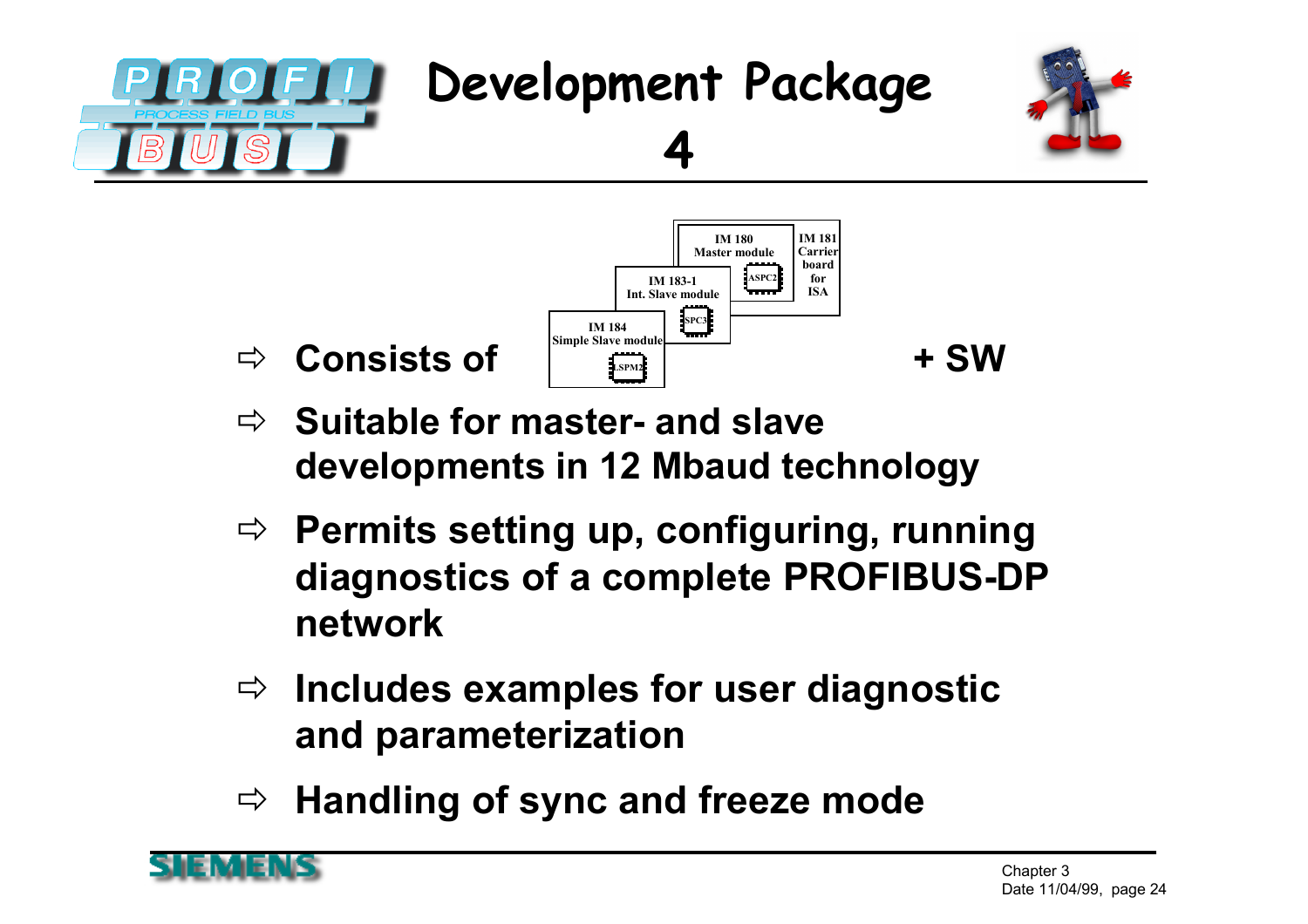





- **ASICs, DP-Modules, DP-Slave Software for SPC 3/ DPC 31 and Development Package 4 can be ordered normally**
- **DP/FMS/PA-Slave SW for SPC 4 is offered by ITEC**
- **Master SW for ASPC2 available with license agreement (object code)**
	- $\boldsymbol{\mathsf{x}}$ **\$19,500 Master SW (DP)**
- **Support via phone and PROFIBUS seminars at the are free of charge**

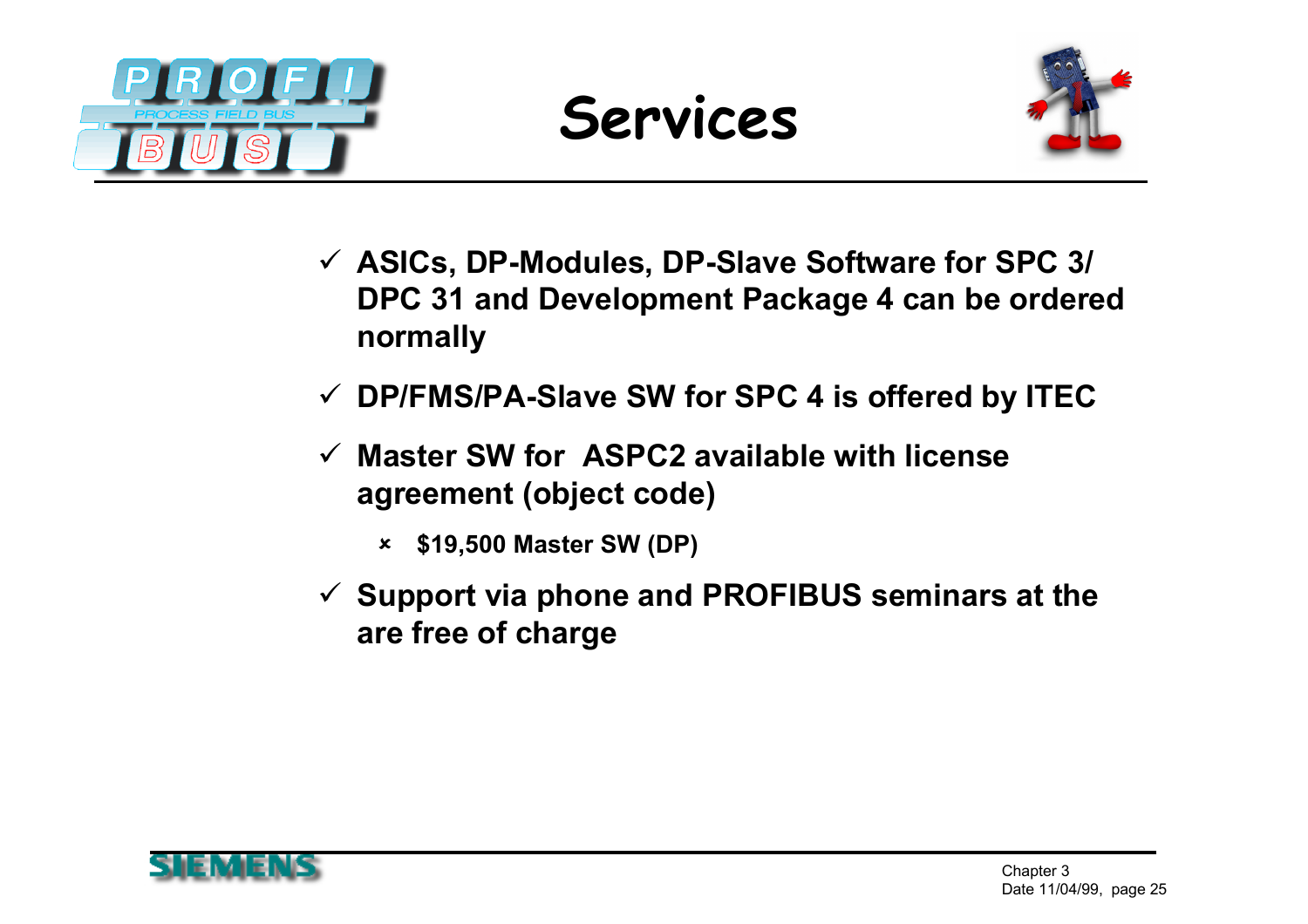

#### **ASIC prices**



#### $\Rightarrow$  List price for ASICs

| <b>Type</b>      | list price per<br>ASIC, US\$ | list price per<br>ASIC, US\$ |
|------------------|------------------------------|------------------------------|
| LSPM2            | 20.58 (40 pcs.)              | 13.60 (9,900 pcs.)           |
| SPM <sub>2</sub> | 22.67 (24 pcs.)              | 19.34 (10,000 pcs.)          |
| SPC3             | 17.93 (96 pcs.)              | 10.01 (9,792 pcs.)           |
| DPC31            | 18.00 (60 pcs.)              | 10.29 (10,200 pcs.)          |
| SPC41            | 15.59 (96 pcs.)              | 13.72 (960 pcs.)             |
| <b>SIM11</b>     | 15.13 (160 pcs.)             | 11.74 (960 pcs.)             |
| ASPC2            | 32.42 (66 pcs.)              | 25.27 (9,900 pcs.)           |

DP Slave-SW for SPC3 US\$1,575.00 DP Slave-SW for DPC31 US\$2,800.00